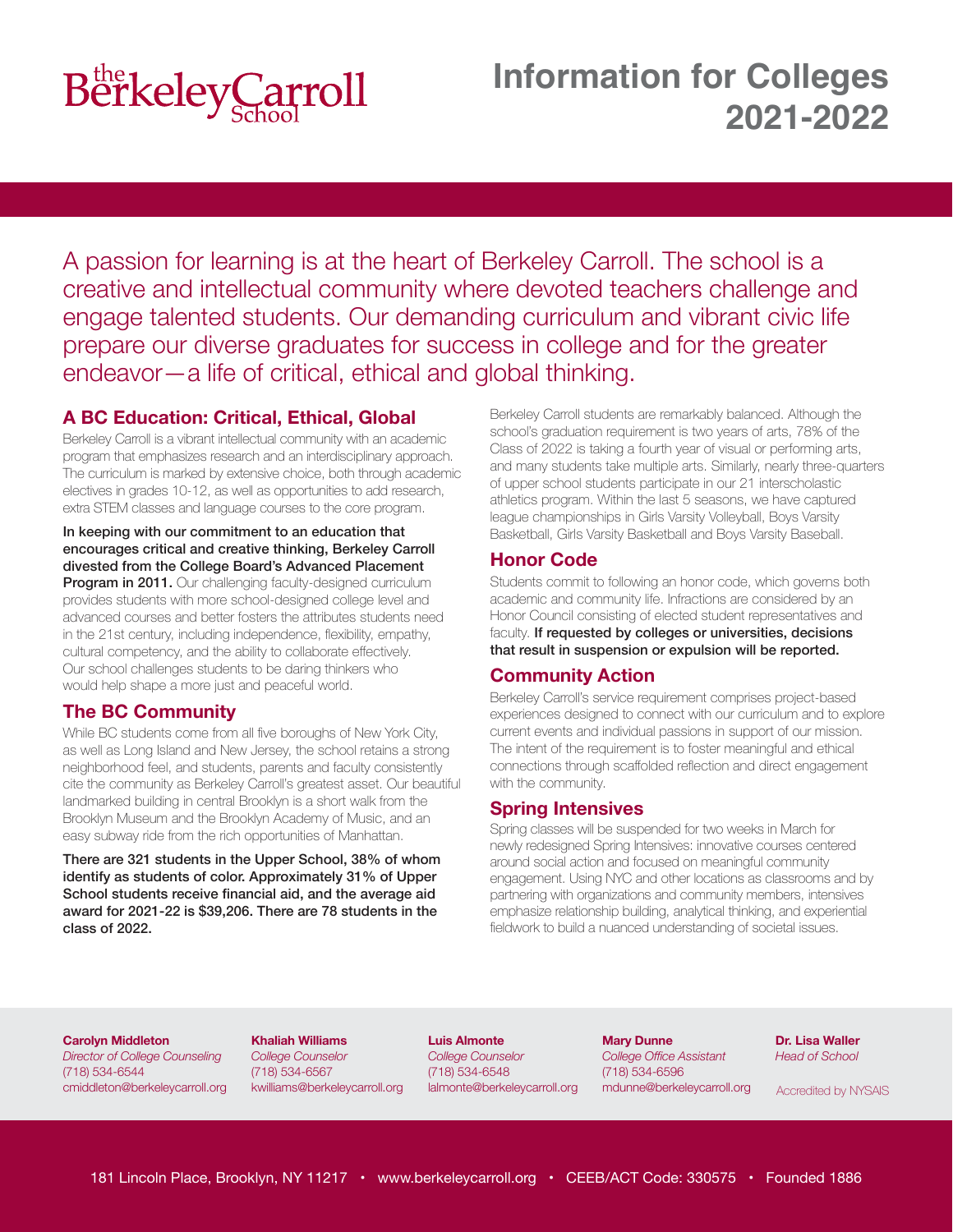# **Upper School Course Offerings 2021-2022**

Advanced level courses are identified in **bold** and should be considered most rigorous.

All topics listed in English or history may not be available every calendar year. Junior and senior level courses in these departments are highly rigorous, discussion-based, writing-intensive courses with college-level standards and syllabi.

### English

*4 Years Required*

### **9th:**

Myths & Legends **10th:** (Semester electives) Before the Stage: Plays as Literature Harlem Renaissance and its Discontents Jane Austen and the Brontës in Context: Women, Class, Race Literary Horror: Oppression & Resistance Marginalized Voices in Contemporary Science Fiction Poetry for Revolution Voice and Style Will's World: Race, Religion, and Nation in Shakespeare Youth in Literature: Teenage Riot **11th:** Adv American Studies (HI/EN) **12th: (Adv English: Semester electives)** 

Creative Writing: Fiction Introduction to Critical Race Theory (HI/EN) Literary Horror: Oppression & Resistance Media Literacy: Critical Thinking in the

Age of Information Overload Nature & Environmental Justice (HI/EN) Novels of Richard Wright and James Baldwin Political Writer in Exile Reading War (EN/HI) Satan in Literature The Essay Theories of the Self: Nietzsche, Freud, & Existentialism (HI/EN)

### Math

*3 Years Required*

#### **9th:**

Algebra I: Part II, Integrated Algebra/ Geometry, Geometry, Adv Geometry, Algebra II, Adv Algebra II

#### **10th:**

Algebra II, **Adv Algebra II**, Pre-Calculus, Adv Pre-Calculus, Calculus I, Adv Calculus I, Statistics (prerequisite Alg II or Adv Alg II)

#### **11th:**

Algebra II, Pre-Calculus, Adv Pre-Calculus, Calculus I, Adv Calculus I, Statistics

#### **12th:**

Pre-Calculus, Adv Pre-Calculus, Calculus **I, Adv Calculus I**, Adv Multivariable Calculus, Statistics

### History

*3 years Required* **9th:** Modern World History **10th:** (Semester electives) Africa and The West Apartheid and Jim Crow: Racial Segregation in South Africa and the US Cultures in the Caribbean Global History of Gender History of Globalization Holocaust and Human Behavior Modern China Modern Middle East World War II **11th:**  Adv American Studies (HI/EN)

#### **12th: (Adv History: Semester electives)** History, Popular Narrative, & Social Change Introduction to Critical Race Theory (HI/EN) Indigenous Peoples' History of the US Nature & Environmental Justice (HI/EN) Reading War (EN/HI) Theories of the Self: Nietzsche, Freud, & Existentialism (HI/EN)

The Cold War US LGBTQ History

Adv Senior Scholars Program

(Year-long, application only)

### **Science**

*3 Years Required*

**9th:** Biology

**10th: Chemistry** Adv Chemistry I Intro Science Research and Design (SRD)\*

#### **11th and 12th:**

Physics Environmental Science Anatomy and Physiology (Semester) Bioethics (Semester) Science of Psychology Principles of Engineering Design

Adv Biology II Molecular and Cellular Biology/Genetics, Evolution & Ecology Adv Biology II Adv Science Research and Design (SRD)

## **12th (only):**

#### Adv Physics II

Adv Quantum Physics (year-long half credit) Adv Science Research and Design (SRD): Symposium

\*Only taken as a second science course

### World Languages

#### *3 Years Required*

French I-V, French III Adv, Adv French: Camus to Godard & Adv French: Pluriculturalism in 21st Century France (Semester), Adv French: Questions d'Identites (Year-long)

Spanish I-V, Spanish IIA/IIB, Spanish III/IV Adv, Adv LatinX in NYC, Adv Marginal Voices of the Hispanic World

Latin I-III, Adv Latin IV: Literature of the Augustan Age

Mandarin I-IV, Adv Mandarin III/IV

Arabic (May only be taken as an additional language through Johns Hopkins CTY)

### Computer Science

*1 Year Required*

#### **9th and 10th:**

Computer Programming Essentials I

**10th-12th:** (Semester electives) Foundations of Object-Oriented Programming II Data Structures and Algorithms Designing and Programming Virtual Musical Instruments Digital Filmmaking Ethical Hacking iOS Development I & II Responsive Web Apps: Design, Develop and Deploy | & II

#### **12th (only):**

Analyzing Data in Python Adv Cross-Platform Game Design

### Visual and Performing Arts

 *2 Years or 2 Art Classes Required* Design: I. II. Portfolio. Exhibition Drawing & Painting: I, II, Portfolio, Exhibition Photography: I, II, Portfolio, Exhibition Ceramics & Sculpture: I, II, Sculpture Portfolio. **Exhibition** Introductory Actors Studio, Adv Acting Studio Tech Theatre, Production Design, Adv Production Design Speech and Debate + National Circuit Class Dance Fundamentals, Dance Repertory Jazz Ensemble, Wind Ensemble Orchestra, Chamber Orchestra Concert Choir, **Chamber Choir**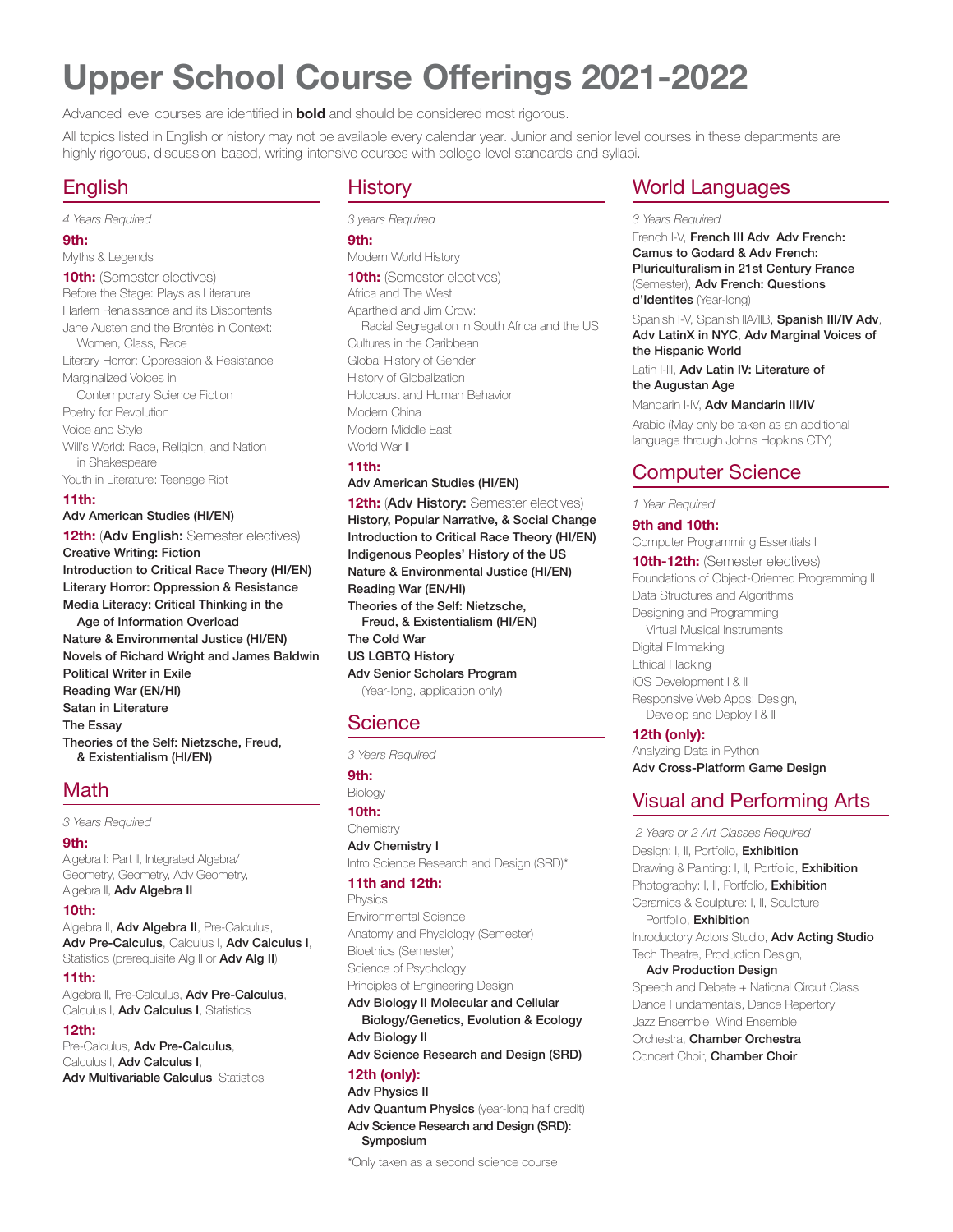### **Key Facts for College Admissions Officers**

- The Berkeley Carroll calendar follows a semester system with two-week Spring Intensives in early March.
- Students are limited to a maximum of 7.5 academic credits/ year and must take a minimum of 5 academic credit/ year, in addition to PE, arts, and other elective courses.
- No advanced coursework is available in English, science (except Adv Chem I), or history until 11th grade.
- Successful completion of American Studies, an advanced course, earns students credit for two academic courses, history and English, in the junior year.
- Enrollment in the Senior Scholars, Science Research and Design, and Independent Study programs require an application and/or must be approved by faculty committee.
- 100% of Berkeley Carroll graduates plan to attend a four-year college.

### **Grading Policies and Grade Point Average**

Grades are unweighted and students are not ranked. In the 2014-15 school year, we transitioned from the A-F grading scale to the 100-point scale, giving students, parents and colleges a more granular view of individual performance. Although we do not offer a cumulative GPA, we provide a realistic grade distribution from courses in the sophomore and junior years to assist colleges in assessing relative achievement.

**Global Education:** Berkeley Carroll's travel programs are distinctive both for their curricular roots and nuanced philosophical approach. Academic travel programs take students to India (annually) and Tanzania (semi-annually) for a better understanding of local solutions to global issues. To foster authentic global thinking, students are expected to prepare beforehand and engage in serious reflection while abroad, taking related academic courses (African History, Modern India) and studying language, culture, geography, history and politics to inform critical perspectives on international development and "voluntourism." Annual language and culture immersion programs to Spain and France and a semi-annual classics trip to Italy are also offered.

### **Junior Grade Distribution, 2020-2021**

|                                           | А                        | A-                       | $B+$                     | в                        | в-                       | C+                       | c                        | C-             | D              |
|-------------------------------------------|--------------------------|--------------------------|--------------------------|--------------------------|--------------------------|--------------------------|--------------------------|----------------|----------------|
| <b>American Studies</b>                   | 12                       | 36                       | 12                       | 13                       | 3                        | $\overline{0}$           | 3                        | $\Omega$       | 0              |
| Pre Calculus                              | 8                        | 8                        | 3                        | 3                        | 3                        | $\overline{\phantom{a}}$ | $\Omega$                 | 0              | 0              |
| Adv Pre Calc                              | 12                       | 21                       | 3                        | 1                        | $\overline{\phantom{a}}$ | $\Omega$                 | $\Omega$                 | $\Omega$       | 0              |
| Adv Calculus I                            | 6                        | 5                        | 2                        | 0                        | $\Omega$                 | $\Omega$                 | $\Omega$                 | $\Omega$       | 0              |
| Adv Biology II                            | $\overline{\phantom{a}}$ | $6\overline{6}$          | 1                        | 1                        | $\Omega$                 | $\Omega$                 | $\Omega$                 | $\Omega$       | 0              |
| Adv Chemistry II                          | 0                        | $\mathcal{P}$            | $\Omega$                 | $\Omega$                 | $\Omega$                 | $\Omega$                 | $\Omega$                 | $\Omega$       | 0              |
| <b>Bioethics</b>                          | 3                        | 1                        | $\Omega$                 | $\Omega$                 | $\Omega$                 | $\Omega$                 | $\Omega$                 | $\Omega$       | 0              |
| <b>Environmental Science</b>              | $\overline{\phantom{a}}$ | 3                        | $\Omega$                 | $\Omega$                 | $\Omega$                 | $\Omega$                 | $\theta$                 | $\Omega$       | 0              |
| Human Anatomy & Phys                      | 1                        | 4                        | 1                        | $\overline{4}$           | $\Omega$                 | $\Omega$                 | $\Omega$                 | $\mathbf{0}$   | 0              |
| Physics                                   | 8                        | 10                       | 7                        | 4                        | 1                        | $\Omega$                 | $\Omega$                 | $\Omega$       | 0              |
| Principles of Engineering Design          | $\overline{\phantom{a}}$ | 1                        | 3                        | 1                        | 1                        | $\Omega$                 | 1                        | $\Omega$       | 1              |
| SRD: Adv Science Research                 | 5                        | 11                       | 1                        | $\Omega$                 | $\Omega$                 | U                        | $\Omega$                 | $\Omega$       | 0              |
| Science of Psychology                     | 13                       | $\overline{7}$           | $\Omega$                 | 1                        | 1                        | $\Omega$                 | $\Omega$                 | 0              | $\mathbf{0}$   |
| Spanish IIB                               | 1                        | 6                        | $\overline{2}$           | 3                        | 1                        | $\Omega$                 | 0                        | $\Omega$       | 0              |
| Spanish III                               | $\overline{\phantom{a}}$ | $\overline{\phantom{a}}$ | $\overline{\phantom{a}}$ | $\overline{\phantom{a}}$ | $\Omega$                 | $\Omega$                 | $\Omega$                 | $\Omega$       | 0              |
| Spanish IV                                | 7                        | 9                        | 1                        | $\Omega$                 | $\Omega$                 | $\Omega$                 | 1                        | $\Omega$       | 0              |
| Adv Spanish IV                            | 18                       | 1                        | $\Omega$                 | $\Omega$                 | $\Omega$                 | $\Omega$                 | $\Omega$                 | $\Omega$       | 0              |
| Spanish V                                 | 1                        | 0                        | $\Omega$                 | $\Omega$                 | $\Omega$                 | $\Omega$                 | $\Omega$                 | $\Omega$       | 0              |
| Adv Latinx in NY                          | 4                        | $\Omega$                 | 0                        | $\mathbf{0}$             | $\Omega$                 | $\Omega$                 | $\Omega$                 | 0              | $\overline{0}$ |
| Adv Marginal Voices of the Hispanic World | $\mathcal{P}$            | $\Omega$                 | $\Omega$                 | $\Omega$                 | $\theta$                 | $\Omega$                 | $\Omega$                 | $\Omega$       | 0              |
| French II                                 | 1                        | $\overline{0}$           | 1                        | $\Omega$                 | $\Omega$                 | $\Omega$                 | $\Omega$                 | $\mathbf{0}$   | $\overline{0}$ |
| French III                                | 1                        | 3                        | 1                        | $\Omega$                 | $\Omega$                 | $\Omega$                 | $\Omega$                 | 0              | 0              |
| Adv French IV                             | $\overline{0}$           | 1                        | 1                        | $\Omega$                 | $\Omega$                 | $\Omega$                 | $\Omega$                 | $\Omega$       | $\overline{0}$ |
| Adv Pluriculturalism                      | 1                        | $\Omega$                 | 0                        | $\Omega$                 | $\Omega$                 | $\Omega$                 | $\Omega$                 | $\Omega$       | 0              |
| Adv French Camus to Godard                | $\Omega$                 | 4                        | $\Omega$                 | $\Omega$                 | $\Omega$                 | $\Omega$                 | $\Omega$                 | $\Omega$       | 0              |
| I atin III                                | 1                        | 1                        | 1                        | 1                        | 1                        | 1                        | $\Omega$                 | 1              | 0              |
| Mandarin II                               | $\Omega$                 | 1                        | $\Omega$                 | $\Omega$                 | $\Omega$                 | $\Omega$                 | $\overline{\phantom{a}}$ | $\Omega$       | 0              |
| Mandarin III                              | $\Omega$                 | 1                        | $\Omega$                 | 0                        | 1                        | $\Omega$                 | $\Omega$                 | $\Omega$       | 0              |
| iOS Development I                         | 3                        | $6\overline{6}$          | 0                        | 0                        | $\Omega$                 | $\Omega$                 | $\Omega$                 | 0              | 0              |
| <b>iOS</b> Development II                 | 3                        | 4                        | 0                        | 0                        | $\Omega$                 | 1                        | $\Omega$                 | $\Omega$       | 0              |
| <b>Ethical Hacking</b>                    | 4                        | 1                        | 0                        | 0                        | $\theta$                 | $\Omega$                 | $\Omega$                 | $\overline{0}$ | $\overline{0}$ |
| Analyzing Data in Python                  | $\overline{2}$           | $\Omega$                 | 0                        | 0                        | $\Omega$                 | 0                        | $\Omega$                 | 0              | 0              |
| Data Structures Algorithims               | 1                        | Ū                        | $\overline{0}$           | $\Omega$                 | $\Omega$                 | 0                        | $\Omega$                 | $\overline{0}$ | $\Omega$       |

### **Distinctive Programs**

American Studies: A rigorous, co-taught, double-credit course that examines "America" through the lenses of history, literature, philosophy, rhetoric, and art. Course culminates in a major research paper, an accompanying walking tour in New York City, and a final exam requiring extensive written analysis of previously unseen material. This advanced course fosters advanced reading, writing, discussion, and research skills.

Science Research and Design (SRD): An advanced threeyear science program that takes students through the stages of research fundamentals, methodology and question development, original research execution, and the oral and written presentation of research findings. By the end of the second year, most students establish ties with external mentors and master several techniques for analyzing and presenting complex scientific studies. Students completing the third year present a paper at an annual conference and are published in the Berkeley Carroll Independent Research journal. Recent topics have included "Brain Plasticity: the Acquisition of Grapheme Color Synesthesia," "A Comparison of the Antimicrobial Activity of Silver Nano-particles against Antibiotics to Counter Antibiotic Resistance," and "The Potential Uses of Synthetic Shark Skin as a non-Toxic Antifouler and Antimicrobial."

**Senior Scholars Program: Designed for seniors who** wish to pursue advanced independent scholarly work in the humanities or social sciences, this demanding program trains them to be responsible researchers and inquisitive citizens. Working with mentors who are experts in their fields, students meet as a class to develop and critique each other's work. Inclass instruction focuses on deepening writing, research, and philosophical inquiry skills. The program culminates in a formal research paper and an accompanying public presentation, evaluated by a committee. Projects range across disciplines, from investigating the role of Artificial Intelligence in contemporary computer science, for example, to analyzing Toni Morrison's novels, to researching gender dynamics in the history of Jazz.

### **Sophomore Grade Distribution, 2019-2020**

|                                   | А             | А-             | B+                       | в               | в-            | C+       | с            | c-           | D            |
|-----------------------------------|---------------|----------------|--------------------------|-----------------|---------------|----------|--------------|--------------|--------------|
| <b>English Semester Electives</b> | 25            | 69             | 35                       | 23              | 6             | 1        | 1            | 0            | $\mathbf{0}$ |
| <b>History Semester Electives</b> | 24            | 63             | 35                       | 30              | 8             | $\Omega$ | $\Omega$     | $\Omega$     | $\Omega$     |
| Adv Algebra II                    | 9             | 14             | 10                       | $6\overline{6}$ | 2             | $\theta$ | 0            | 0            | $\mathbf{0}$ |
| Adv Pre Calc                      | 6             | 5              | $\overline{\phantom{a}}$ | $\theta$        | $\Omega$      | 0        | 0            | 0            | 0            |
| Algebra II                        | $\mathcal{P}$ | 5              | 3                        | 11              | 3             | $\Omega$ | 0            | $\mathbf{0}$ | $\mathbf{0}$ |
| Adv Biology II                    | 0             | $\mathcal{P}$  | 0                        | 1               | $\Omega$      | $\Omega$ | 0            | $\Omega$     | 0            |
| Adv Chemistry I                   | 13            | 12             | 8                        | 3               | $\Omega$      | $\Omega$ | 0            | $\Omega$     | 0            |
| Adv Chemistry II                  | $\Omega$      | 1              | 2                        | $\Omega$        | $\Omega$      | $\Omega$ | 0            | $\Omega$     | 0            |
| Chemistry                         | 4             | 11             | 6                        | 11              | $\mathcal{P}$ | $\Omega$ | $\mathbf{0}$ | $\mathbf{0}$ | 0            |
| Physics                           | 0             | $\Omega$       | 0                        | 0               | 1             | $\Omega$ | 0            | $\Omega$     | 0            |
| SRD: Intro Research               | 5             | 9              | 4                        | 1               | $\Omega$      | $\Omega$ | $\mathbf{0}$ | 0            | 0            |
| French I                          | 1             | 0              | 1                        | $\Omega$        | $\Omega$      | 0        | 0            | $\Omega$     | 0            |
| French II                         | $\Omega$      | 3              | $\theta$                 | 1               | $\Omega$      | $\Omega$ | 1            | 0            | 0            |
| French III Adv                    | 0             | $\overline{2}$ | 0                        | 0               | 0             | 0        | 0            | 0            | 0            |
| French IV Adv                     | $\Omega$      | $\overline{2}$ | $\Omega$                 | $\Omega$        | $\bigcap$     | $\Omega$ | $\Omega$     | $\Omega$     | 0            |
| Latin II                          | 2             | 3              | 1                        | 1               | $\bigcap$     | 0        | 0            | 0            | 0            |
| Mandarin I                        | $\Omega$      | 1              | $\Omega$                 | $\Omega$        | $\Omega$      | $\Omega$ | $\Omega$     | $\Omega$     | 0            |
| Mandarin II                       | 0             | 1              | 0                        | $\mathcal{P}$   | 1             | 1        | 1            | 0            | 0            |
| Mandarin IV                       | 1             | 0              | 0                        | $\Omega$        | $\Omega$      | 0        | $\theta$     | 0            | 0            |
| Spanish IIA                       | 0             | 3              | 4                        | 5               | 1             | 1        | 0            | 0            | 0            |
| Spanish IIB                       | $\Omega$      | $\overline{2}$ | 1                        | $\mathcal{P}$   | 3             | $\Omega$ | $\Omega$     | $\mathbf{0}$ | 0            |
| Spanish III                       | 1             | 7              | 1                        | 5               | $\Omega$      | 0        | 0            | $\Omega$     | 0            |
| Spanish III Adv                   | 4             | 14             | 5                        | $\Omega$        | $\Omega$      | 0        | 0            | $\mathbf{0}$ | 0            |
| Spanish IV Adv                    | 3             | 3              | 0                        | 0               | $\Omega$      | $\Omega$ | 0            | 0            | 0            |